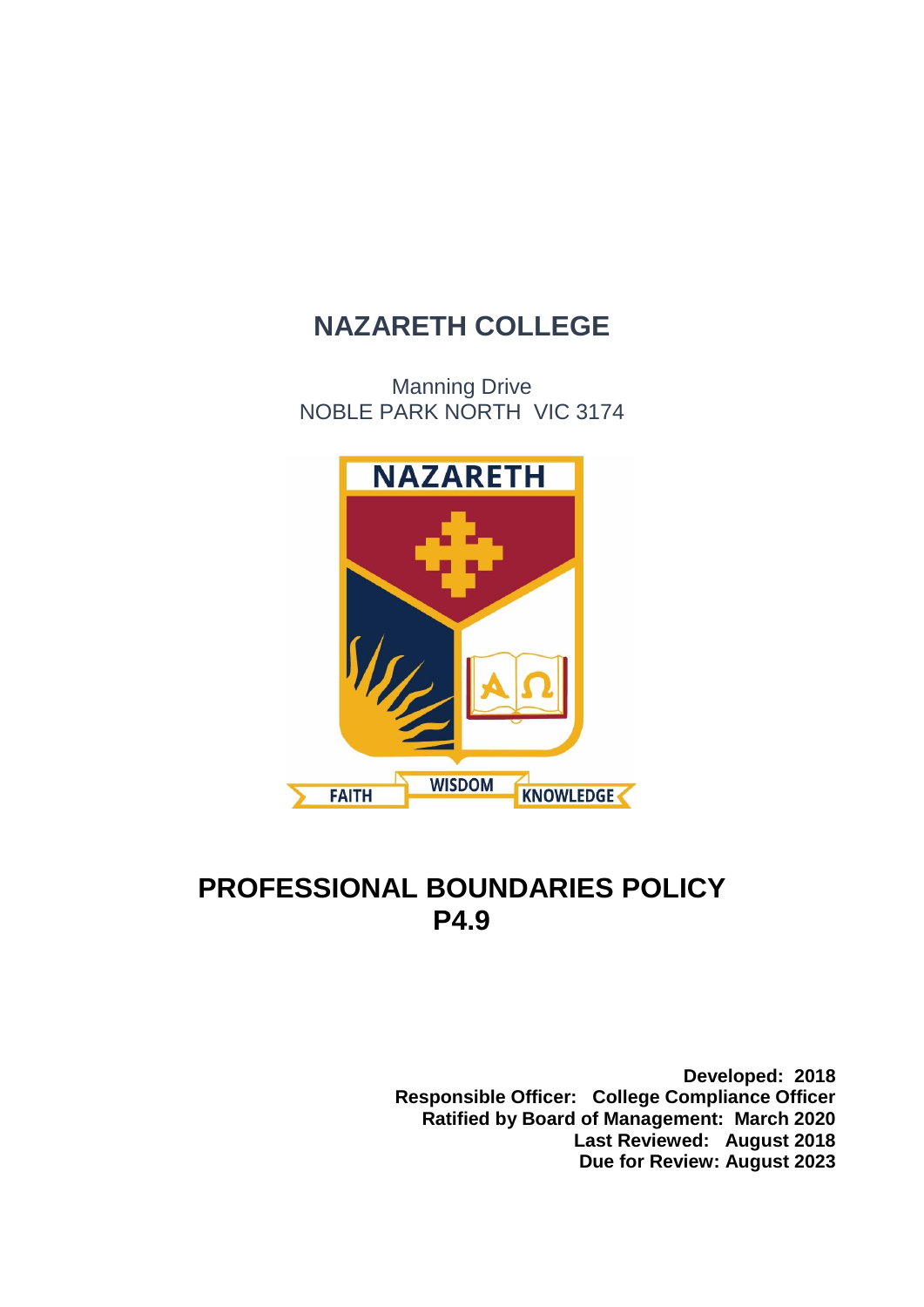

# **Nazareth College Professional Boundaries P4.9**

*Nazareth College is committed to promoting the safety, wellbeing and inclusion of all children and young people.*

## **Staff and Student Professional Boundaries Policy**

This Policy applies to all teaching staff, administration staff, school support officers, Canonical Administrators, members of the College Advisory Committee volunteers (direct and indirect), third party contractors and external education providers.

Nazareth staff members hold a unique position of influence, authority, trust and power in relation to students at the College. As such, it is their duty, at all times, to maintain professional boundaries with students.

The following Policy and guidelines are designed to raise awareness of situations where professional boundary violations may occur and to provide guidance to minimise the risk of boundary violations.

#### **Nazareth College Child Safety Policy**

Nazareth College is committed to providing a safe physical and emotional environment where all our students are respected and treated with dignity in an appropriate, professional and caring manner to ensure that a safe and supportive child safe environment is maintained.

Nazareth College is a child safe school as it provides staff members, College Advisory Committee members, volunteers, clergy, parents/guardians with regular opportunities to address child safety matters. This is done through ongoing training and professional learning.

It is our Policy that:

- staff exercise their responsibilities in a way that recognises professional boundaries with regard to their relationships with students at all times;
- staff identify, discourage and reject any advances of a sexual nature initiated by a student;
- staff interaction with students is professional at all times, including inside and outside of school hours;
- conflict of interest issues must be reported to the Principal as soon as practicable;
- equal learning opportunities are given to each student without discrimination;
- appropriate consequences will be applied to staff who breach professional boundaries.

#### **What are Professional Boundaries?**

Professional boundaries are parameters that describe the limits of a relationship in circumstances where one person (a student) entrusts his/her welfare and safety to another person (a staff member), in circumstances where a power imbalance exists.

The fact that College staff are in a unique position of trust, care, authority and influence with students means that there is always an inherent power imbalance that exists between them. It also means that professional boundaries must be established, maintained and respected at all times.

The following guidelines are not exhaustive, and given that sometimes 'grey areas' may occur, it is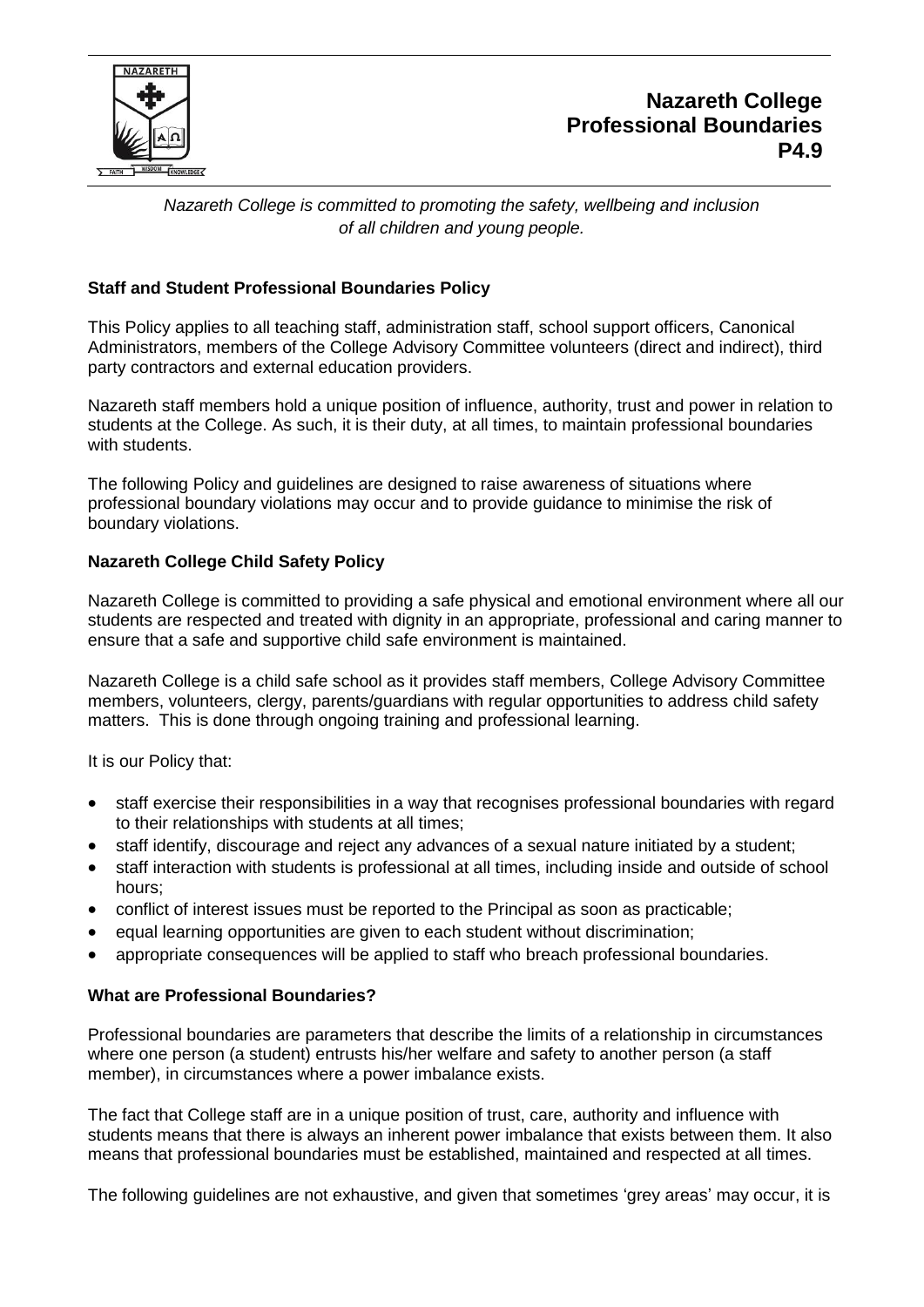

# **Nazareth College Professional Boundaries P4.9**

expected that all staff members use their own good judgement, think very carefully of the implications and potential consequences of engaging in certain behaviours with students as per the College Code of Conduct and Child Safe Standards Policy (P5.0).

When unsure about whether professional boundaries are being, or have been, breached, ask yourself:

- Would I modify my behaviour if a colleague was present?
- How would I feel about explaining my actions at a staff meeting?
- Am I sharing information for the student's benefit, or for my benefit?
- Am I dealing with this student differently from others in similar circumstances?
- Is my language or demeanour different from normal when dealing with this particular student?

#### **Intimate Relationships**

Staff must not initiate or develop a relationship with any student that is, or can be, misinterpreted as having a romantic or sexual, rather than professional, basis. This is regardless of whether the relationship is consensual, non-consensual or condoned by parents/carers. The professional relationship of staff and students may be breached by:

- flirtatious behaviour or dating:
- development of an intimate personal relationship;
- sexual relations:
- the use of sexual innuendo, inappropriate language and/or material with students;
- unwarranted and inappropriate touching;
- unwarranted and inappropriate filming or photography;
- deliberate exposure to sexual behaviour of others (eg pornography);
- having personal contact without a valid educational or duty of care contact via written or electronic means (eg email, letters, telephone, text messages, social media sites or chatrooms);
- going out, whether alone or in company, to social events; and
- exchanging gifts of a personal nature that encourages the formation of a personal or intimate relationship.

Staff should also be aware that developing or encouraging romantic or sexual relationships with recent former students (over 18 years of age) may violate professional boundaries and staff are strongly discouraged from doing so.

The imbalance of power and authority in the staff/student relationship still exists after a student finishes school. Staff should not assume that they will be protected from disciplinary action by claiming that a relationship began only after the student left the College as there may be a reasonable belief that the emotional intimacy of the relationship developed while the staff/student relationship existed.

#### **Personal Relationships**

Staff must not initiate or develop a relationship with any student that is or can be perceived or misinterpreted as having a personal rather than professional element. This is regardless of whether the relationship is consensual, non-consensual or condoned by parents or carers.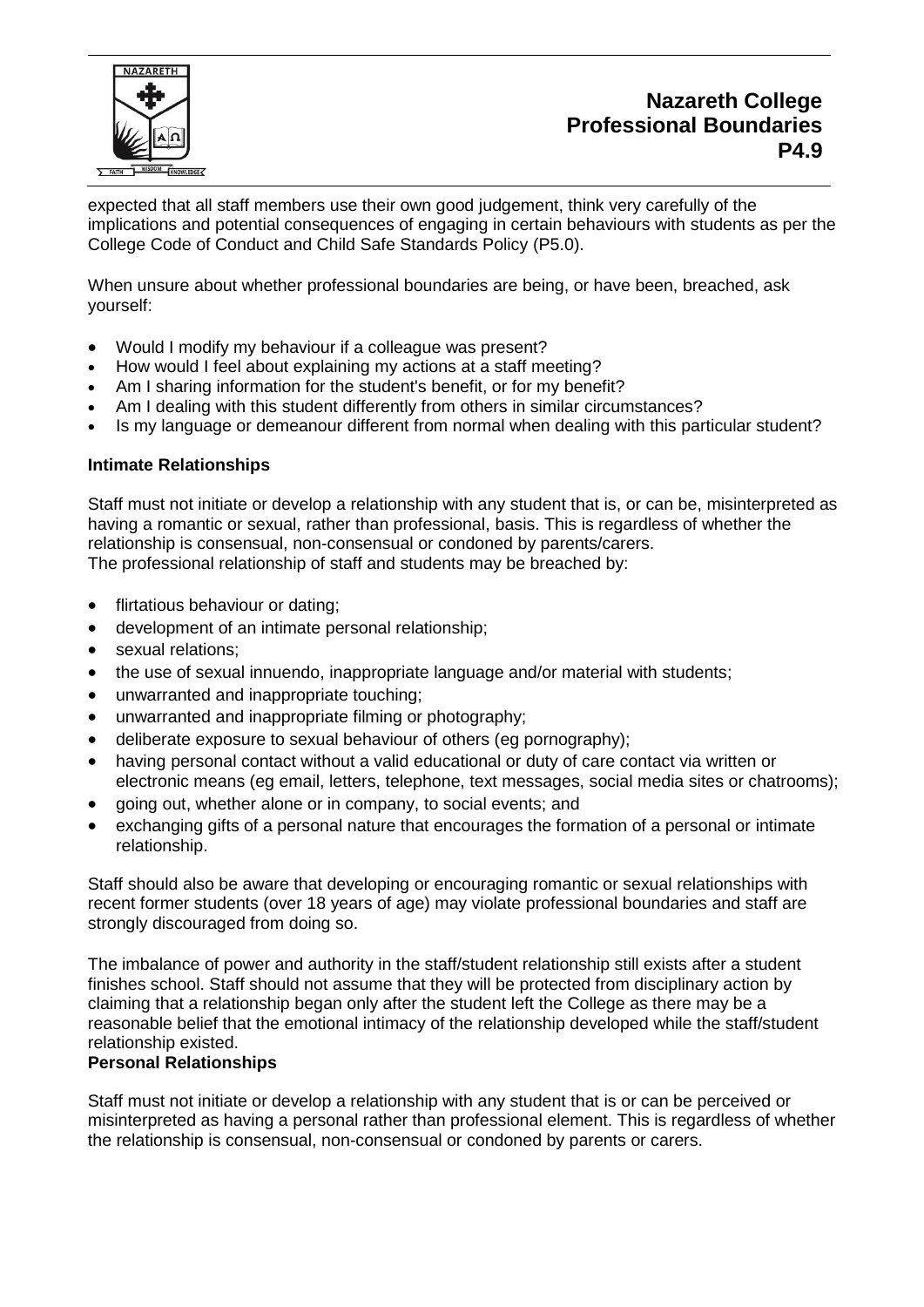

It is the student's **perception** of staff behaviour and not the intention of the staff member that is important.

An established and expected professional relationship between staff and students may be compromised by staff:

- attending parties or socialising with students outside of organised College events;
- sharing personal details about their private lives with students;
- having contact with students on personal social media sites;
- having personal contact with students via email, text messages or phone calls; or
- meeting with students outside of school hours without permission from the College.

Staff must recognise at all times that their role is not to be a 'friend' or 'parent' to a student. **Fair Learning Opportunities**

The main focus of teaching is *effective student learning* and, as such, teachers are expected to support their students with their professional expertise so as to offer them the best education in their individual circumstances. The quality of teaching and learning between teachers and students characterises their relationship.

Teachers should demonstrate their commitment to student learning by:

- maintaining a safe and challenging learning environment that promotes mutual respect:
- recognising and developing each student's abilities, skills and talents by catering to individual abilities and respecting individual differences;
- encouraging students to develop and reflect on their own values;
- interacting with students without bias;
- not engaging in preferential treatment;
- not discriminating against any student on the basis of race, sex, sexuality, disability or religious or political conviction; and
- always making decisions in a student's best interests.

#### **Electronic Communications between Staff and Students**

It is expected that all staff at the College will adhere to the following guidelines:

- all use of technology should be for educational purposes or for the organisation of co-curricular activities;
- all email communication between staff and students should be via the College email system and reflect a professional staff/student relationship;
- staff should not communicate with students via text messages;
- staff should not give out their personal telephone numbers or social media contact details;
- staff are not to accept or request students as 'friends' on social media or otherwise use social media to communicate in any way that is not condoned or approved by the College;
- staff should not exchange personal pictures with a student;
- beyond what is appropriate in the conduct of teaching a class, teachers are not expected or encouraged to respond to concerns of parents/carers or students on holidays, weekends or in the evening; and
- any student contact details made available to the College should only be used for College communications.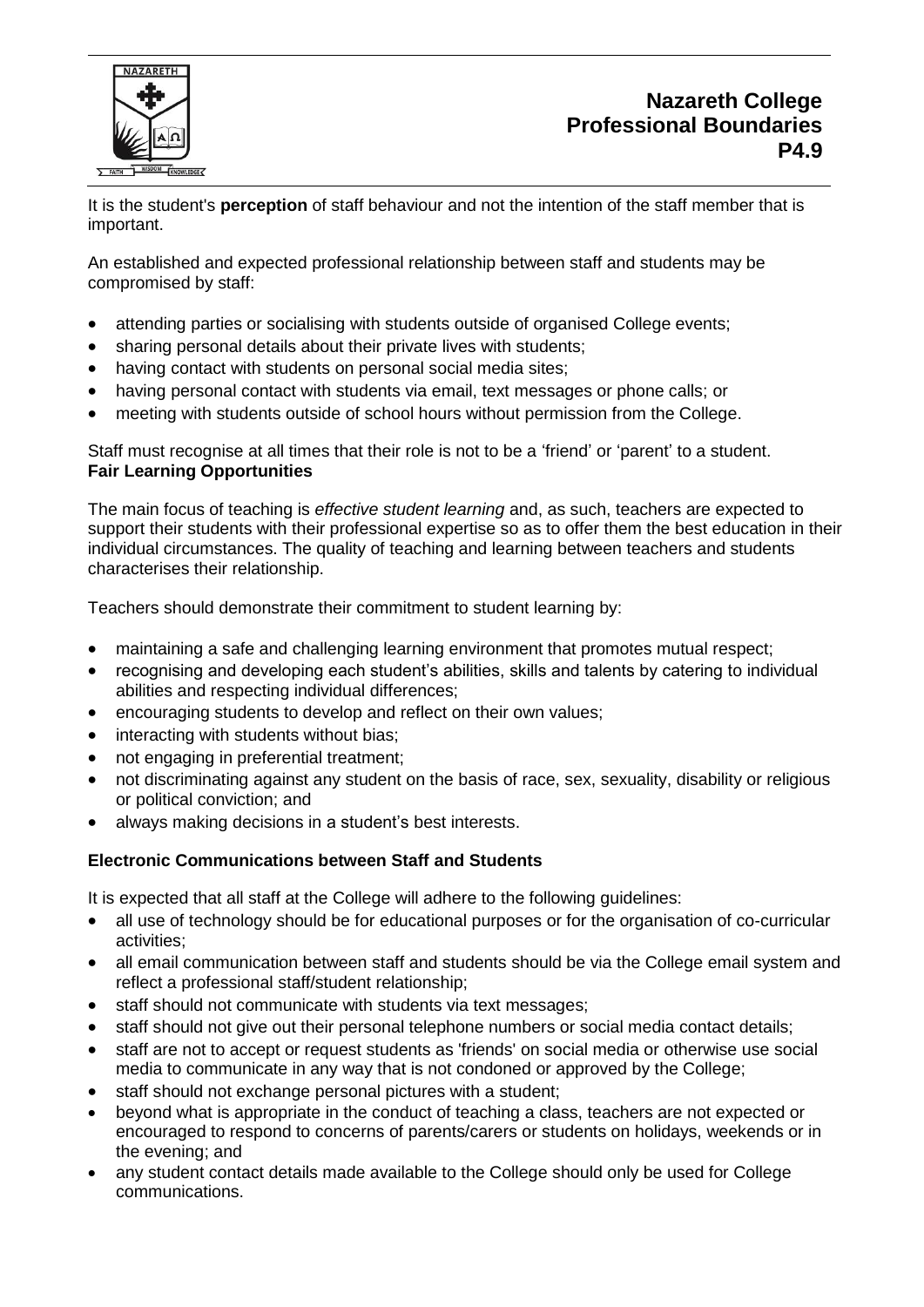

# **Nazareth College Professional Boundaries P4.9**

### **Physical Contact with Students**

All staff should be aware that situations may arise that can be perceived in a manner that was not intended. For this reason, all staff at the College should adhere to the following guidelines for contact with students both in and outside of College grounds:

- at all times staff should avoid unnecessary physical contact with students;
- minimal, non-lingering, non-gratuitous physical contact in the context of the situation is acceptable (eg a congratulatory handshake); and
- contact for sport, drama and dance instruction is acceptable in a class situation but not in a 1:1 situation. If physical contact is required for specific technical instructions, it must be brief and only with the consent of the student. Note that a student may withdraw consent for this contact either verbally or gesturally and staff must remain vigilant whilst engaging in necessary contact situations. Once consent has been withdrawn **no** further contact can, or should be made.

#### **Off-Campus Excursions and Camps**

During off-campus excursions or camps, the same physical contact guidelines apply, as well as the following:

- checking of sleeping arrangements, or supervising of students changing should be done, where possible, with another staff member present and always in a manner that respects a student's privacy and personal space;
- always knock and advise of presence prior to entering a bedroom or dormitory; and
- ensure that while in a bedroom or dormitory a strict staff/student relationship is upheld and that inappropriate behaviour, such as sitting on a student's bed, is not undertaken.

#### **Managing Conflicts of Interest**

Where personal relationships with students such as family relationships and close friendship networks exist, questions of conflicts of interest may arise.

Where a staff member feels that a conflict of interest may exist, he/she should notify the Principal and arrangements should be implemented to avoid the conflict situation if possible. For example, teaching of students by a staff member with a conflict should be avoided where possible.

Any significant decisions relating to these students in the College (such as the appointment of classes or selection in sports teams) should be referred to another staff member and endorsed by a supervisor.

#### **Disclosure of Staff/Student Interactions**

All staff are encouraged to declare any interactions with students outside of school hours. These interactions may include instances where the staff member is:

- related to the student;
- friends with the student's parents or family.

The College will maintain records of all declarations made by staff members related to their interactions with students, or relationships with students, that exist outside of school hours or College premises.